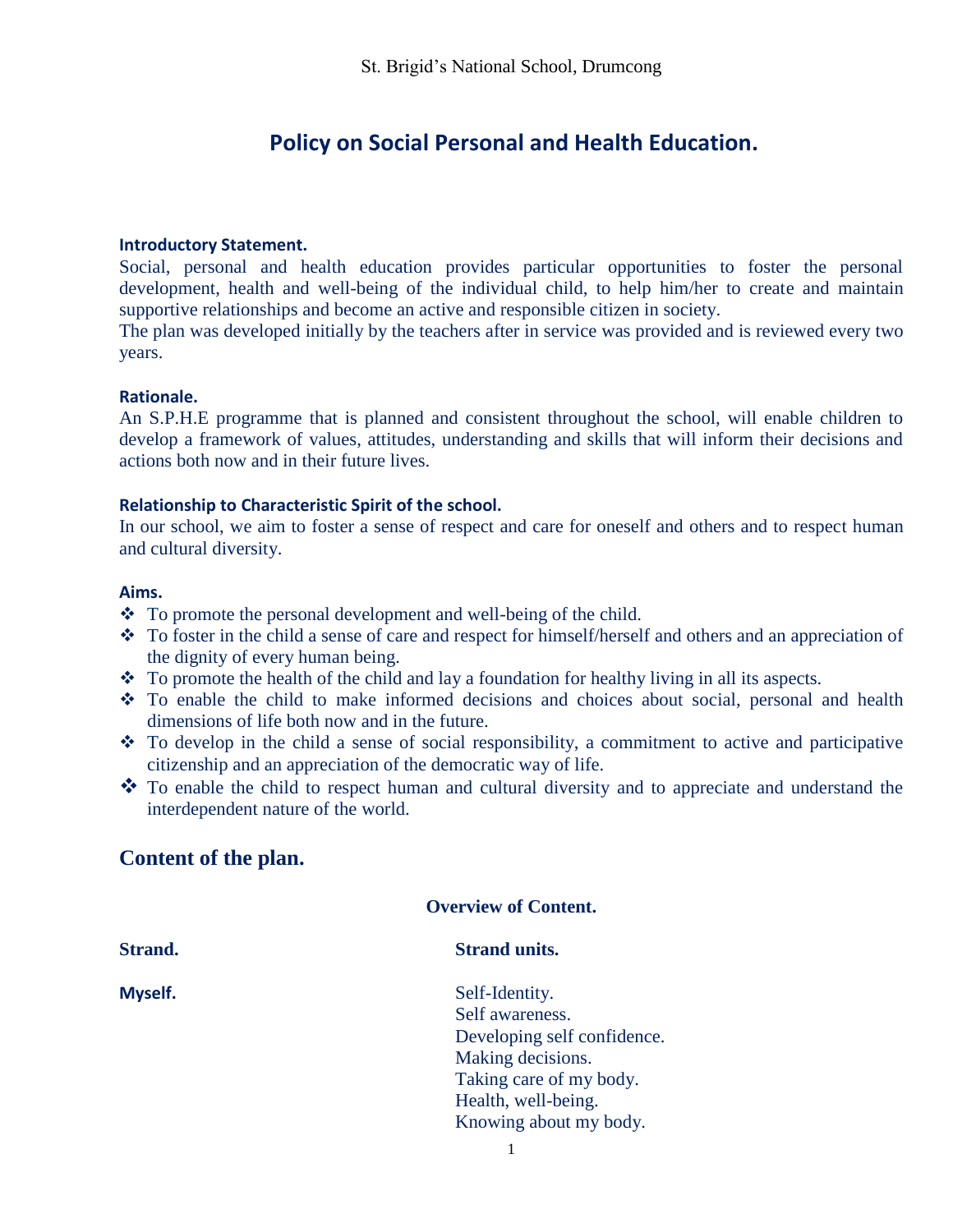|                             | St. Brigid's National School, Drumcong                                                                                                                                     |
|-----------------------------|----------------------------------------------------------------------------------------------------------------------------------------------------------------------------|
|                             | Food and nutrition.<br>Growing and changing.<br>As I grow I change.<br>New life.<br>Feelings and emotions.<br>Safety and protection.<br>Personal safety.<br>Safety issues. |
|                             | Making decisions.<br>$3^{rd}$ , 4 <sup>th</sup> , 5 <sup>th</sup> , 6 <sup>th</sup> only.                                                                                  |
| Myself & others.            | Myself and my family.<br>My friends and other people.<br>Relating to others.                                                                                               |
| Myself and the wider world. | Developing Citizenship.<br>My school community.<br>Living in the local community.<br>National, European and wider communities.<br>Environmental care.<br>Media Education.  |

The strand units are divided up into a two year plan as follows:

| Strands.                       | <b>Strand Units (year 1)</b>                                         | <b>Strand Units (year 2)</b>                      |
|--------------------------------|----------------------------------------------------------------------|---------------------------------------------------|
| <b>Myself</b>                  | Self - Identity.<br>Taking care of my body.<br>Growing and changing. | Safety & Protection.<br>Making decisions          |
| Myself and others.             | Myself and my family                                                 | Relating to others.<br>My friends & other people. |
| Myself and the wider<br>world. | Developing Citizenship.                                              | Media Education.                                  |

Each teacher covers the strand units around the same time.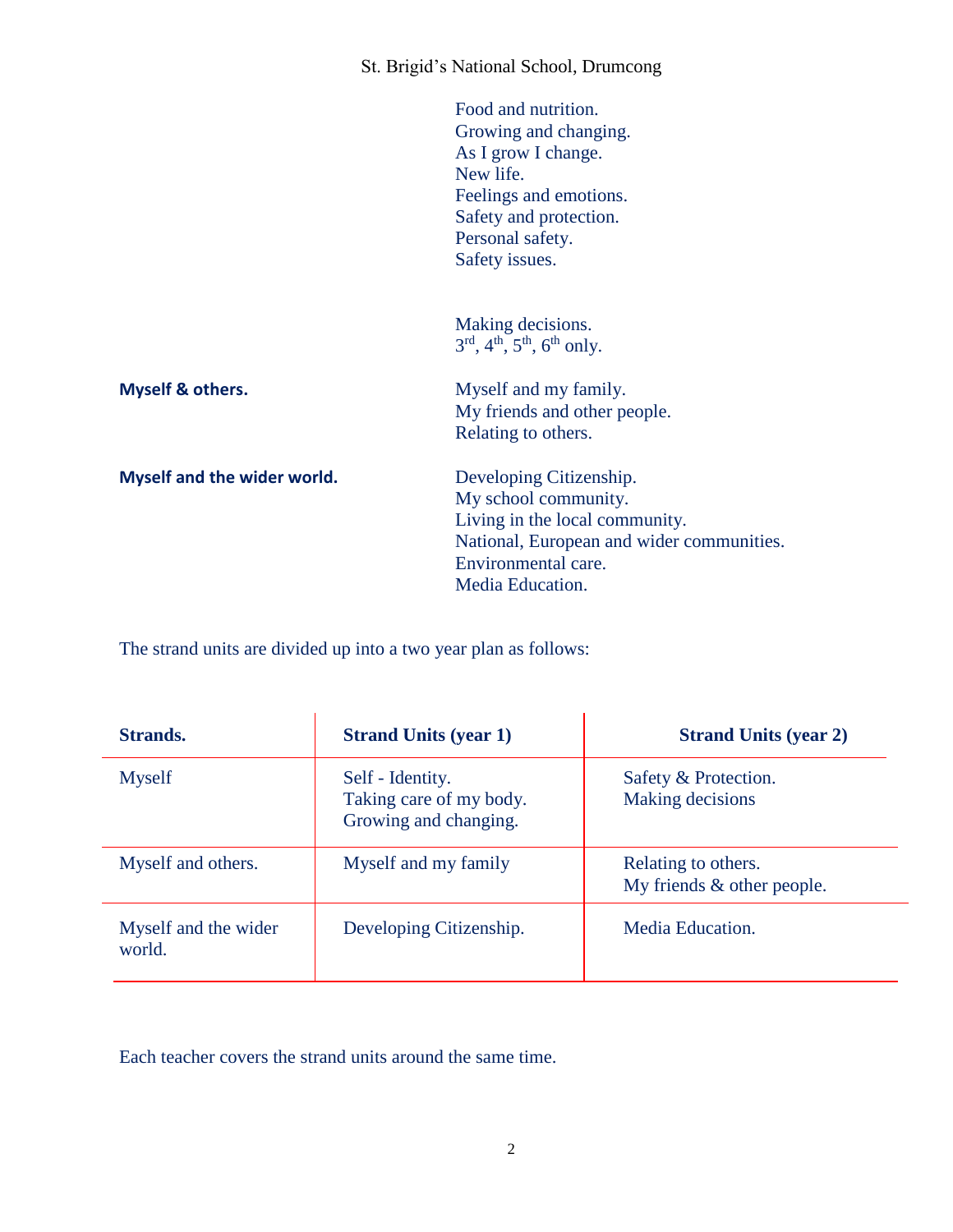| Year 1.                        |                               |                           |
|--------------------------------|-------------------------------|---------------------------|
| <b>Term 1:</b> Self - Identity | <b>Term 2:</b> Taking care of | <b>Term 3:</b> Developing |
| Myself and my family.          | my body.                      | Citizenship.              |
|                                | Growing and changing.         |                           |

**Year 2.**

people.

My friends & other Making decisions.

**Term 1:** Relating to others. **Term 2:** Safety & protection. **Term 3:** Media Education.

The curriculum is drawn up in a spiral manner, where similar content is revisited at each level but the processes, approaches and information adopted reflects the needs of children at a particular time and at their various stages of readiness.

Year 1: Under the strand unit *Growing and changing,* The RSE programme will be covered in full in each class simultaneously.

Year 2: Under the strand unit *Safety and Protection,* The Stay Safe programme will be covered in full in each class simultaneously.

**The programmes will be taught in a sensitive and age - appropriate way taking into account the readiness of the child and any special education needs. Parents will be informed by letter indicating the start of the programme and its content and work covered in class will be sent home for parents'information.**

### **SPHE is implemented in 3 ways.**

**Through** 

- **Positive School Climate and Environment:** where individuals are cared for and valued and respected. In our school we hope to foster a climate where the children experience and practise the democratic process, where rules are negotiated, where the opinions of parents, children and teachers are valued. We hope to promote tolerance and to develop skills that will empower them to solve conflict now and in the future.
- **Through discrete teaching time:** which will provide for teaching of some elements of the programme during designated class time. Teachers will modify content to meet children's needs in multi-class situations and those with special education requirements. This time will be used to deal with sensitive issues (dealt with in R.S.E Policy) or to explore areas that are not addressed in other areas of the curriculum. To use SPHE time effectively we may,at the teacher's discretion, timetable S.P.H.E once a fortnight depending on the topic. To facilitate projects for certain strand units, we will block the time. e.g developing citizenship visits from people coming in/parents or children visiting community. Healthy eating week/litter week/safety week.
- **Integrated Learning:** which will allow for many aspects of S.P.H.E to be dealt with in the context of relevant subject areas. Certain units lend themselves to integration with other subject areas eg. Self - Identity - religion.

| Taking care of my body - Science Food & nutrition. |                |  |
|----------------------------------------------------|----------------|--|
|                                                    | Living things. |  |
| Safety & Protection - Science.                     |                |  |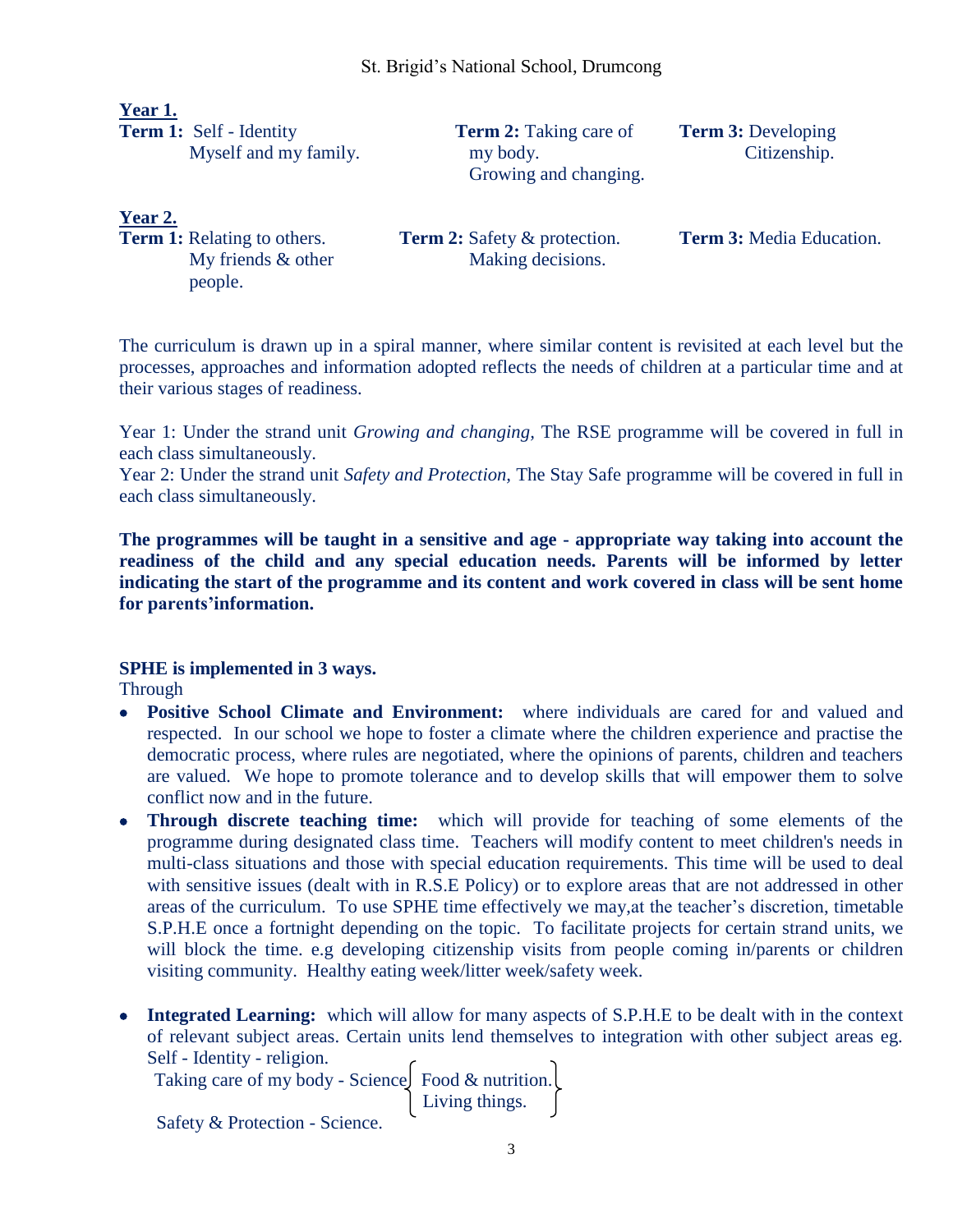## St. Brigid's National School, Drumcong

 Developing Citizenship - Local/National/European Geography & History. Media Education - English. Linkage: (within subject) Integration with other subject area. We will link:

#### **Year 1: Year 2**

- (a) Self Identity and Myself (a) Relating to others.
- (b) Taking care of my body. (b) Safety & Protection. Growing and changing. Making decisions.

- and my family. My friends and other people.
	-

#### **Assessment.**

Assessment will reflect the progress of the child in the planned programme. Assessment will also include that of the general approach to the S.P.H.E in the school and of its implementation in the context of the overall school climate and atmosphere.

Assessment tools include:

Teacher Observation. Teacher - designed tasks and tests. Portfolios and projects (folder for each child).

#### **Checklist for Teacher Observation.**

- The ability of the child to co-operate and work in groups or to work independently.
- The informal interactions between the child and adults and between the child and other children.
- The quality of presentation of work.
- Particular interests or aptitudes displayed by the child.
- The participation and interest of the child in a variety of activities.
- The level of personal or social responsibility exhibited by the child.
- The reliability of the child in carrying out established routines.
- The perseverance of the child in carrying out a task.
- The child's awareness of the difficulties of others and his/her willingness to help.
- The questions the child asks and the responses the child makes to questions and suggestions made by the teacher.
- Various behaviour, eg. shyness, leadership ability, level of self confidence, the tendency to be anxious, sense of fair play, assertiveness, aggression, ready to take risks and meet challenges.
- Physical and emotional maturity.
- The ability of the child to engage in assessing his/her progress and reflecting on his/her learning.

#### **Sources and Resources.**

The human resources - input of staff and pupils most important. Links to the community e.g speakers on different topics. Lesson Plans/Walk tall. Revised Stay Safe Programme RSE manuals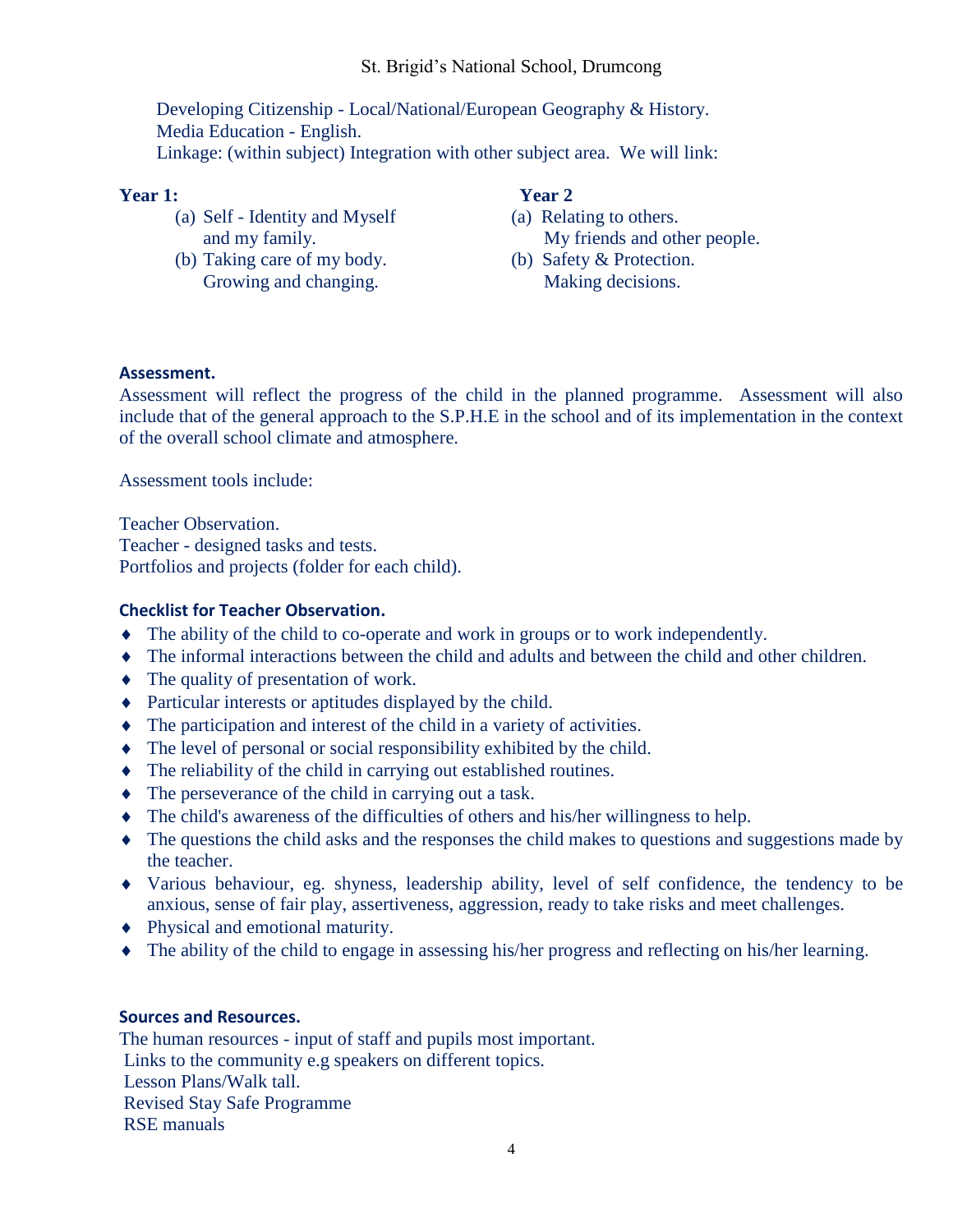# **Methodologies.**

The emphasis in S.P.H.E is on Active Learning. **Active Learning:** 

- $\bullet$  is a process.
	- can be carried out by individual children or in group situations and by all age groups.
	- engages children at different levels physical, emotional and cognitive level.
	- promotes action (helps children to relate messages into practice in their own lives).
	- children are at centre of learning process.
	- teacher as a facilitator guides and directs the work.
	- requires an atmosphere of trust and support.
	- Co-operative group work / Collaborative work.

#### **Strategies.**

- ◆ drama activities.
- co-operative games.
- pictures, photographs and visual images.
- discussion (including circle time/debates/interviews etc )
- written activities (surveys, questionnaires, lists, projects, worksheets)
- $\bullet$  the media and information  $\&$  information communication technologies.
- looking at / displaying children's work to whole school and school community.

### **Success Criteria.**

This will largely be measured by observation.

- (1) Quality of interaction: pupil/pupil, pupil/teacher, teacher/teacher, home/school.
- (2) Looking for change in certain behaviour and atitudes e.g Conflict Resolution.
- (3) Looking at language and how we use it (is there an underlying message of respect)

### **Roles and Responsibilities.**

S.P.H.E is a shared responsibility. The teachers and parents have responsibility in the school but professionals and members of the community all have a responsibility for the social, personal and health development of the child

#### **Responsibility for Review.**

The responsibility for review is shared among all teachers and will take into account feedback from children and parents.